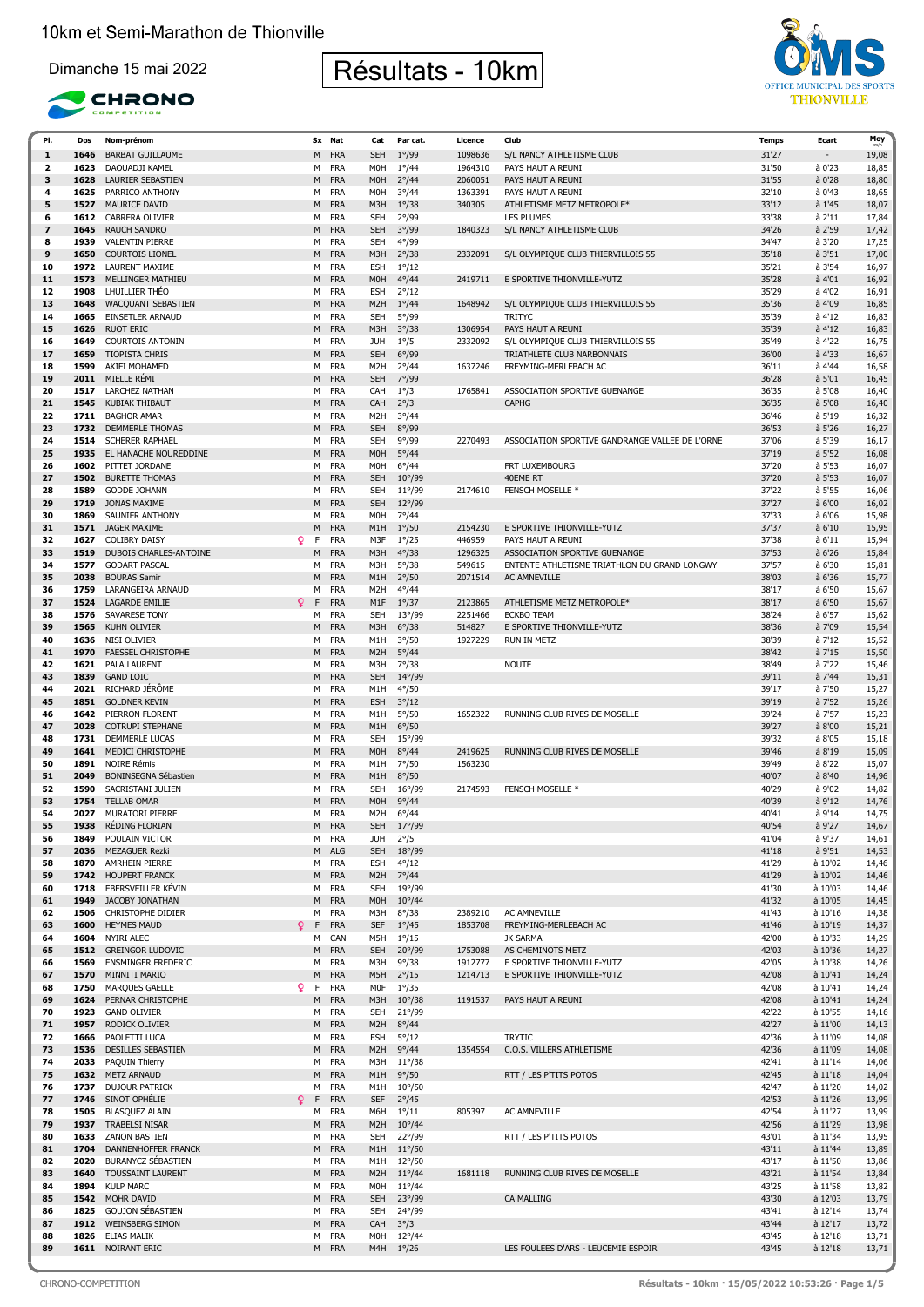| PI.        | Dos          | Nom-prénom                                      |         |        | Sx Nat                   | Cat                            | Par cat.                           | Licence            | Club                                                                               | Temps          | Ecart              | Moy            |
|------------|--------------|-------------------------------------------------|---------|--------|--------------------------|--------------------------------|------------------------------------|--------------------|------------------------------------------------------------------------------------|----------------|--------------------|----------------|
| 90         | 1978         | <b>DREDEMY ANTHONY</b>                          |         | м      | <b>FRA</b>               | <b>SEH</b>                     | 25°/99                             |                    |                                                                                    | 43'53          | à 12'26            | 13,67          |
| 91         | 2041         | <b>MAGGIOLI Thomas</b>                          |         | M      | <b>FRA</b>               | M <sub>O</sub> H               | $13^{\circ}/44$                    |                    |                                                                                    | 43'59          | à 12'32            | 13,64          |
| 92         | 1548         | <b>LAUER FRANCK</b>                             |         |        | M FRA                    | M1H                            | $13^{\circ}/50$                    |                    | <b>DACIA RENAULT</b>                                                               | 44'01          | à 12'34            | 13,63          |
| 93         | 1979         | <b>FIORUCCI PATRICK</b>                         |         | M      | <b>FRA</b>               | M6H                            | $2^{\circ}/11$                     |                    |                                                                                    | 44'01          | à 12'34            | 13,63          |
| 94<br>95   | 1706<br>1687 | MAROCCHI CEDRIC<br><b>GIALLURACHI Pierre</b>    |         | M      | M FRA<br><b>FRA</b>      | M <sub>2</sub> H<br><b>SEH</b> | $12^{\circ}/44$<br>$26^{\circ}/99$ |                    |                                                                                    | 44'09<br>44'11 | à 12'42<br>à 12'44 | 13,59<br>13,58 |
| 96         | 1717         | FRALONARDO THEO                                 |         | м      | <b>FRA</b>               | <b>SEH</b>                     | 27°/99                             |                    |                                                                                    | 44'16          | à 12'49            | 13,55          |
| 97         | 1931         | <b>DOMINGUES JOSE</b>                           |         | M      | <b>FRA</b>               | M5H                            | $3^{\circ}/15$                     |                    |                                                                                    | 44'19          | à 12'52            | 13,54          |
| 98         | 1928         | <b>GUEDDOUM KADDA</b>                           |         | м      | <b>FRA</b>               | M <sub>2</sub> H               | $13^{\circ}/44$                    |                    |                                                                                    | 44'19          | à 12'52            | 13,54          |
| 99         | 2047         | <b>JANVIER Camille</b>                          | Q       | F      | <b>FRA</b>               | <b>MOF</b>                     | $2^{\circ}/35$                     |                    |                                                                                    | 44'22          | à 12'55            | 13,52          |
| 100        | 2035         | VILLANOVA Stephane                              |         | M      | <b>FRA</b>               | M1H                            | $14^{\circ}/50$                    |                    | <b>TEAM SALAMI</b>                                                                 | 44'23          | à 12'56            | 13,52          |
| 101        | 1637         | <b>MAZZOLINI GILLES</b>                         |         | M      | <b>FRA</b>               | M <sub>2</sub> H               | $14^{\circ}/44$                    |                    | <b>RUNINMACK</b>                                                                   | 44'31          | à 13'04            | 13,48          |
| 102        | 1586         | SEBALD OLIVIER                                  |         | м      | <b>FRA</b>               | M3H                            | $12^{\circ}/38$                    | 2250984            | FENSCH MOSELLE *                                                                   | 44'42          | à 13'15            | 13,42          |
| 103<br>104 | 1578<br>1651 | <b>SAIB MEHENA</b><br><b>COUSIN CAMILLE</b>     | Q.      | M<br>F | <b>FRA</b><br><b>FRA</b> | M <sub>O</sub> H<br><b>JUF</b> | $14^{\circ}/44$<br>$1^{\circ}/7$   | 2369183<br>1473889 | ENTENTE ATHLETISME TRIATHLON DU GRAND LONGWY<br>S/L OLYMPIQUE CLUB THIERVILLOIS 55 | 44'46<br>44'52 | à 13'19<br>à 13'25 | 13,40<br>13,37 |
| 105        | 1660         | <b>TROMBINI THIERRY</b>                         |         | М      | <b>FRA</b>               | M4H                            | $2^{\circ}/26$                     |                    | <b>TRICAT</b>                                                                      | 44'59          | à 13'32            | 13,34          |
| 106        | 1969         | TRAMAILLE JULIETTE                              | Q.      | F      | <b>FRA</b>               | SEF                            | $3^{\circ}/45$                     |                    |                                                                                    | 45'03          | à 13'36            | 13,32          |
| 107        | 1837         | <b>VALLEE NICOLAS</b>                           |         | M      | <b>FRA</b>               | M <sub>O</sub> H               | $15^{\circ}/44$                    |                    |                                                                                    | 45'08          | à 13'41            | 13,29          |
| 108        | 2002         | DJERMOUNE AHCENE                                |         | м      | <b>FRA</b>               | M <sub>2</sub> H               | $15^{\circ}/44$                    |                    |                                                                                    | 45'08          | à 13'41            | 13,29          |
| 109        | 2001         | <b>CELLE JORDANE</b>                            |         | M      | <b>FRA</b>               | <b>SEH</b>                     | 28°/99                             |                    |                                                                                    | 45'11          | à 13'44            | 13,28          |
| 110        | 1520         | <b>DUBOIS JULES</b>                             |         | M      | <b>FRA</b>               | JUH                            | $3^{\circ}/5$                      | 1467903            | ASSOCIATION SPORTIVE GUENANGE                                                      | 45'16          | à 13'49            | 13,25          |
| 111        | 1868         | <b>ACHIM ANDREI</b>                             |         | М      | <b>ROM</b>               | M1H                            | $15^{\circ}/50$                    |                    |                                                                                    | 45'16          | à 13'49            | 13,25          |
| 112<br>113 | 1541<br>1613 | <b>VAILLANT MARINE</b><br><b>BARTOLI SANDRA</b> | Q.<br>Q | F<br>F | <b>FRA</b><br><b>FRA</b> | <b>SEF</b><br>M1F              | $4^{\circ}/45$<br>$2^{\circ}/37$   |                    | C A MALLING<br><b>LES PLUMES</b>                                                   | 45'21<br>45'28 | à 13'54<br>à 14'01 | 13,23<br>13,20 |
| 114        | 1861         | SPIRK JEANNE                                    | Q.      | F      | <b>FRA</b>               | <b>JUF</b>                     | $2^{\circ}/7$                      |                    |                                                                                    | 45'36          | à 14'09            | 13,16          |
| 115        | 2013         | PARTENICO BENOIT                                |         | M      | <b>FRA</b>               | <b>SEH</b>                     | 29°/99                             |                    |                                                                                    | 45'39          | à 14'12            | 13,14          |
| 116        | 1518         | <b>HEITZ DIMITRI</b>                            |         | м      | <b>FRA</b>               | JUH                            | $4^{\circ}/5$                      | 1467900            | ASSOCIATION SPORTIVE GUENANGE                                                      | 45'48          | à 14'21            | 13,10          |
| 117        | 1575         | <b>LOMBARD PAUL</b>                             |         | М      | <b>FRA</b>               | <b>ESH</b>                     | $6^{\circ}/12$                     | 1416792            | E SPORTIVE THIONVILLE-YUTZ                                                         | 45'50          | à 14'23            | 13,09          |
| 118        | 1572         | CAPPELLANO ANTONELLA                            | Q.      | F      | <b>FRA</b>               | M3F                            | $2^{\circ}/25$                     | 625196             | E SPORTIVE THIONVILLE-YUTZ                                                         | 45'52          | à 14'25            | 13,08          |
| 119        | 1997         | <b>GALLINA DAVID</b>                            |         | M      | <b>FRA</b>               | M3H                            | $13^{\circ}/38$                    |                    |                                                                                    | 45'53          | à 14'26            | 13,08          |
| 120        | 1804         | <b>MAGADA BASTIEN</b>                           |         | М      | <b>FRA</b>               | <b>SEH</b>                     | $30^\circ/99$                      |                    |                                                                                    | 45'58          | à 14'31            | 13,05          |
| 121<br>122 | 1528<br>1525 | BEGHIN JEAN-PHILIPPE<br><b>MORA MARINE</b>      | Q.      | м<br>F | <b>FRA</b><br><b>FRA</b> | M <sub>O</sub> H<br><b>SEF</b> | $16^{\circ}/44$<br>$5^{\circ}/45$  | 2185882<br>2344106 | ATHLETISME METZ METROPOLE*<br>ATHLETISME METZ METROPOLE*                           | 46'02<br>46'02 | à 14'35<br>à 14'35 | 13,03<br>13,03 |
| 123        | 1901         | <b>GODFROY GILLES</b>                           |         | М      | <b>FRA</b>               | M1H                            | $16^{\circ}/50$                    |                    |                                                                                    | 46'02          | à 14'35            | 13,03          |
| 124        | 1862         | NAIDJA JOACHIM                                  |         | м      | <b>FRA</b>               | <b>SEH</b>                     | $31^{\circ}/99$                    |                    |                                                                                    | 46'04          | à 14'37            | 13,02          |
| 125        | 2031         | <b>MORIN Yoann</b>                              |         | M      | <b>FRA</b>               | M <sub>O</sub> H               | $17^{\circ}/44$                    |                    |                                                                                    | 46'32          | à 15'05            | 12,89          |
| 126        | 2048         | LEININGER Régis                                 |         | м      | <b>FRA</b>               | <b>SEH</b>                     | 32°/99                             |                    |                                                                                    | 46'32          | à 15'05            | 12,89          |
| 127        | 1841         | <b>LAKHMISSI HICHAM</b>                         |         |        | M FRA                    | M1H                            | $17^{\circ}/50$                    |                    |                                                                                    | 46'49          | à 15'22            | 12,82          |
| 128        | 1899         | <b>BOTRUS ANTOINE</b>                           |         | м      | <b>FRA</b>               | <b>SEH</b>                     | 33°/99                             |                    |                                                                                    | 46'49          | à 15'22            | 12,82          |
| 129        | 1596         | <b>HAMM SERGE</b>                               |         | M      | <b>FRA</b>               | M5H                            | $4^{\circ}/15$                     |                    | <b>FLORANGE</b>                                                                    | 46'55          | à 15'28            | 12,79          |
| 130<br>131 | 1963<br>1998 | MANGEOT THIBAUD<br><b>MERSCH LAURENT</b>        |         | M      | M FRA<br><b>FRA</b>      | <b>SEH</b><br>M <sub>2</sub> H | 34°/99<br>$16^{\circ}/44$          |                    |                                                                                    | 47'02<br>47'07 | à 15'35<br>à 15'40 | 12,76<br>12,73 |
| 132        | 1515         | <b>AGRO SIMON</b>                               |         | м      | <b>FRA</b>               | M1H                            | $18^{\circ}/50$                    | 123286             | ASSOCIATION SPORTIVE GANDRANGE VALLEE DE L'ORNE                                    | 47'08          | à 15'41            | 12,73          |
| 133        | 2022         | <b>DESANLIS THIBAUT</b>                         |         | M      | <b>FRA</b>               | <b>SEH</b>                     | $35^{\circ}/99$                    |                    |                                                                                    | 47'16          | à 15'49            | 12,69          |
| 134        | 1985         | PORTOLANI YANNICK                               |         | м      | <b>FRA</b>               | M <sub>2</sub> H               | $17^{\circ}/44$                    |                    |                                                                                    | 47'17          | à 15'50            | 12,69          |
| 135        | 1904         | <b>TEITGEN GAEL</b>                             |         | М      | <b>FRA</b>               | <b>SEH</b>                     | 36°/99                             |                    |                                                                                    | 47'20          | à 15'53            | 12,68          |
| 136        | 1522         | THIL CORALIE                                    | Q.      | F      | <b>FRA</b>               | <b>MOF</b>                     | $3^{\circ}/35$                     |                    | <b>ATHAC</b>                                                                       | 47'22          | à 15'55            | 12,67          |
| 137        | 1905         | <b>DOSSIN MATTHIEU</b>                          |         | M      | <b>FRA</b>               | M <sub>O</sub> H               | $18^{\circ}/44$                    |                    |                                                                                    | 47'32          | à 16'05            | 12,62          |
| 138<br>139 | 1526<br>1920 | YAMI ERIC<br><b>LEOMOLD ANNE</b>                | Q       | М<br>F | <b>FRA</b><br><b>FRA</b> | M6H<br>M <sub>2F</sub>         | $3^{\circ}/11$<br>$1^{\circ}/25$   | 1070663            | ATHLETISME METZ METROPOLE*                                                         | 47'37<br>47'38 | à 16'10<br>à 16'11 | 12,60<br>12,60 |
| 140        | 1974         | <b>OSTERMANN YVES</b>                           |         | м      | <b>FRA</b>               | M4H                            | $3^{\circ}/26$                     |                    |                                                                                    | 47'47          | à 16'20            | 12,56          |
| 141        | 1566         | <b>KUHN SARAH</b>                               | Q       | F      | <b>FRA</b>               | <b>ESF</b>                     | $1^{\circ}/4$                      | 1885093            | E SPORTIVE THIONVILLE-YUTZ                                                         | 47'48          | à 16'21            | 12,55          |
| 142        | 2042         | <b>ENGELDINGER Aurélie</b>                      | Q.      | F      | <b>FRA</b>               | M1F                            | $3^{\circ}/37$                     |                    | RUNNING TRAIL TERVILLOIS                                                           | 47'53          | à 16'26            | 12,53          |
| 143        | 2004         | <b>WUTTKE ANGEL</b>                             |         | M      | <b>FRA</b>               | <b>ESH</b>                     | $7^{\circ}/12$                     |                    |                                                                                    | 48'02          | à 16'35            | 12,49          |
| 144        | 1547         | <b>BARTHE ALEXANDRE</b>                         |         | M      | FRA                      | <b>SEH</b>                     | 37°/99                             |                    | D <sub>2</sub> S                                                                   | 48'11          | à 16'44            | 12,45          |
| 145        | 1820         | WOIRHAYE CHRISTOPHE                             |         |        | M FRA                    | M4H                            | $4^{\circ}/26$                     |                    |                                                                                    | 48'14          | a 16'47            | 12,44          |
| 146<br>147 | 1968<br>1835 | CARRIEU JEAN-CLAUDE<br><b>WLODAZ FRANCIS</b>    |         |        | M FRA<br>M FRA           | M8H<br>M1H                     | $1^{\circ}/4$<br>$19^{\circ}/50$   |                    |                                                                                    | 48'15<br>48'21 | à 16'48<br>à 16'54 | 12,44<br>12,41 |
| 148        | 1885         | <b>ROUX ANTHONY</b>                             |         |        | M FRA                    | <b>MOH</b>                     | $19^{\circ}/44$                    |                    |                                                                                    | 48'21          | à 16'54            | 12,41          |
| 149        | 1503         | <b>DAVID SYLVAIN</b>                            |         | M      | <b>FRA</b>               | M <sub>O</sub> H               | $20^{\circ}/44$                    |                    | 40EME RT                                                                           | 48'23          | à 16'56            | 12,40          |
| 150        | 1814         | ELOURINI ARNAUD                                 |         | м      | <b>FRA</b>               | M <sub>2</sub> H               | $18^{\circ}/44$                    |                    |                                                                                    | 48'28          | à 17'01            | 12,38          |
| 151        | 2037         | DARBOIS Jean-Pierre                             |         |        | M FRA                    | M3H                            | $14^{\circ}/38$                    |                    |                                                                                    | 48'32          | à 17'05            | 12,36          |
| 152        | 1900         | <b>GUNDELWEIN PIERRE</b>                        |         | М      | <b>FRA</b>               | M4H                            | $5^{\circ}/26$                     |                    |                                                                                    | 48'41          | à 17'14            | 12,32          |
| 153        | 1733         | <b>BRIOT CHARLENE</b>                           | Q       | F      | <b>FRA</b>               | <b>SEF</b>                     | $6^{\circ}/45$                     |                    |                                                                                    | 48'43          | à 17'16            | 12,32          |
| 154<br>155 | 1916         | KHELIFA NOAM<br>2003 MIELLE PAUL                |         | м<br>м | FRA<br><b>FRA</b>        | <b>ESH</b><br><b>SEH</b>       | $8^{\circ}/12$<br>38°/99           |                    |                                                                                    | 48'47<br>48'57 | à 17'20<br>à 17'30 | 12,30<br>12,26 |
| 156        | 1551         | <b>TREMILLON JULIEN</b>                         |         | М      | <b>FRA</b>               | M1H                            | $20^{\circ}/50$                    |                    | <b>DACIA RENAULT</b>                                                               | 49'00          | à 17'33            | 12,24          |
| 157        | 1595         | PONTAROLO SARZAUD CHRISTINE                     | Q       | F      | <b>FRA</b>               | M4F                            | $1^{\circ}/10$                     |                    | FLORANGE OLYMPIC CLUB ATHLETISME*                                                  | 49'00          | à 17'33            | 12,24          |
| 158        | 1598         | <b>HOBE RAYMOND</b>                             |         | м      | <b>FRA</b>               | M5H                            | $5^{\circ}/15$                     | 221055             | FLORANGE OLYMPIC CLUB ATHLETISME*                                                  | 49'01          | à 17'34            | 12,24          |
| 159        | 1738         | SADOWSKI YANN                                   |         | M      | <b>FRA</b>               | M1H                            | $21^{\circ}/50$                    |                    |                                                                                    | 49'03          | à 17'36            | 12,23          |
| 160        | 1555         | WOJSZYCKI GUILLAUME                             |         |        | M FRA                    | M <sub>O</sub> H               | $21^{\circ}/44$                    |                    | DÉCATHLON YUTZ                                                                     | 49'04          | à 17'37            | 12,23          |
| 161<br>162 | 2026<br>1594 | <b>BAUER DAVID</b><br><b>ESCH CHRISTOPHE</b>    |         | M<br>м | <b>FRA</b><br><b>FRA</b> | M <sub>2</sub> H<br>M1H        | $19^{\circ}/44$<br>$22^{\circ}/50$ | 2174605            | FENSCH MOSELLE *                                                                   | 49'09<br>49'11 | à 17'42<br>à 17'44 | 12,21<br>12,20 |
| 163        | 1992         | <b>BOURLE RACHEL</b>                            | Q.      | F      | <b>FRA</b>               | M <sub>2F</sub>                | $2^{\circ}/25$                     |                    |                                                                                    | 49'13          | à 17'46            | 12,19          |
| 164        |              | 1592 CASCIANO MAURICE                           |         | м      | <b>FRA</b>               | M4H                            | $6^{\circ}/26$                     | 2139573            | FENSCH MOSELLE *                                                                   | 49'19          | à 17'52            | 12,17          |
| 165        | 1799         | NOMMER CLARA                                    | Q       | F      | <b>FRA</b>               | <b>SEF</b>                     | $7^{\circ}/45$                     |                    |                                                                                    | 49'22          | à 17'55            | 12,15          |
| 166        | 2000         | SCHIEFER ANNE                                   | Q.      | F      | <b>FRA</b>               | M3F                            | $3^{\circ}/25$                     |                    |                                                                                    | 49'24          | à 17'57            | 12,15          |
| 167        |              | 2024 BIR CL                                     |         | M      | <b>FRA</b>               | M6H                            | $4^{\circ}/11$                     |                    |                                                                                    | 49'26          | à 17'59            | 12,14          |
| 168        | 1881         | <b>CECCHETTI JOEL</b>                           |         | м      | <b>FRA</b>               | M3H                            | $15^{\circ}/38$                    |                    |                                                                                    | 49'28          | à 18'01            | 12,13          |
| 169<br>170 | 1867<br>1857 | BAZZANI ALEXANDRA<br>CERBAI BENJAMIN            | Q.      | F<br>м | <b>FRA</b><br><b>FRA</b> | M1F<br><b>SEH</b>              | $4^{\circ}/37$<br>39°/99           |                    |                                                                                    | 49'28<br>49'29 | à 18'01<br>à 18'02 | 12,13<br>12,13 |
| 171        | 1818         | DI GIOVANNI GUY                                 |         | M      | <b>FRA</b>               | M4H                            | $7^{\circ}/26$                     |                    |                                                                                    | 49'40          | à 18'13            | 12,08          |
| 172        | 1546         | LARIVIERE DAVID                                 |         |        | M FRA                    | M1H                            | $23^{\circ}/50$                    |                    | CHR METZ THIONVILLE                                                                | 49'45          | à 18'18            | 12,06          |
| 173        | 1858         | CHEVALLIER CLÉMENT                              |         | м      | <b>FRA</b>               | <b>SEH</b>                     | $40^{\circ}/99$                    |                    |                                                                                    | 49'51          | à 18'24            | 12,04          |
| 174        | 1846         | POULAIN SANDR                                   | Q.      | F      | <b>FRA</b>               | M3F                            | $4^{\circ}/25$                     |                    |                                                                                    | 50'01          | à 18'34            | 12,00          |
| 175        |              | 1842 EL OURINI COLIN                            |         | M      | <b>FRA</b>               | <b>ESH</b>                     | $9^{\circ}/12$                     |                    |                                                                                    | 50'01          | à 18'34            | 12,00          |
| 176        | 1588         | HOSMANN VIRGINIE                                | Q.      | F      | <b>FRA</b>               | M1F                            | $5^{\circ}/37$                     | 2172934            | FENSCH MOSELLE *                                                                   | 50'03          | à 18'36            | 11,99          |
| 177        | 1516         | PY JACQUES                                      |         | M      | <b>FRA</b>               | M8H                            | $2^{\circ}/4$                      | 1826771            | ASSOCIATION SPORTIVE GANDRANGE VALLEE DE L'ORNE                                    | 50'09          | à 18'42            | 11,96          |
| 178<br>179 |              | 1787 DI TERLIZZI JUSTINE<br>1513 MUSIAL NADINE  | Q.<br>Q | F<br>F | <b>FRA</b><br><b>FRA</b> | <b>SEF</b><br>M4F              | $8^{\circ}/45$<br>$2^{\circ}/10$   | 1409708            | AS CHEMINOTS METZ                                                                  | 50'09<br>50'17 | à 18'42<br>à 18'50 | 11,96<br>11,93 |
| 180        | 1940         | <b>CARRIEU FRANCK</b>                           |         | м      | <b>FRA</b>               | M3H                            | $16^{\circ}/38$                    |                    |                                                                                    | 50'33          | à 19'06            | 11,87          |
| 181        | 1995         | <b>BERTRAND LORE</b>                            | Q       | F      | <b>LUX</b>               | M3F                            | $5^{\circ}/25$                     |                    |                                                                                    | 50'37          | à 19'10            | 11,85          |
| 182        |              | 1872 CLEISS THOMAS                              |         | м      | <b>FRA</b>               | <b>SEH</b>                     | 41°/99                             |                    |                                                                                    | 50'44          | à 19'17            | 11,83          |
| 183        | 1504         | <b>TODESCO JASON</b>                            |         | M      | <b>FRA</b>               | <b>SEH</b>                     | $42^{\circ}/99$                    |                    | 40EME RT                                                                           | 50'51          | à 19'24            | 11,80          |
| 184        | 1893         | MATHIEU LAURENT                                 |         | м      | FRA                      | M4H                            | $8^{\circ}/26$                     |                    |                                                                                    | 50'51          | à 19'24            | 11,80          |
| 185        | 1673         | <b>BIBAS MARIE</b><br><b>MARTIN ALEXANDRE</b>   | Q.      | F      | <b>FRA</b>               | M1F                            | $6^{\circ}/37$                     |                    |                                                                                    | 50'52          | à 19'25            | 11,80          |
| 186        | 1936         |                                                 |         |        | M FRA                    | SEH                            | 43°/99                             |                    |                                                                                    | 50'56          | à 19'29            | 11,78          |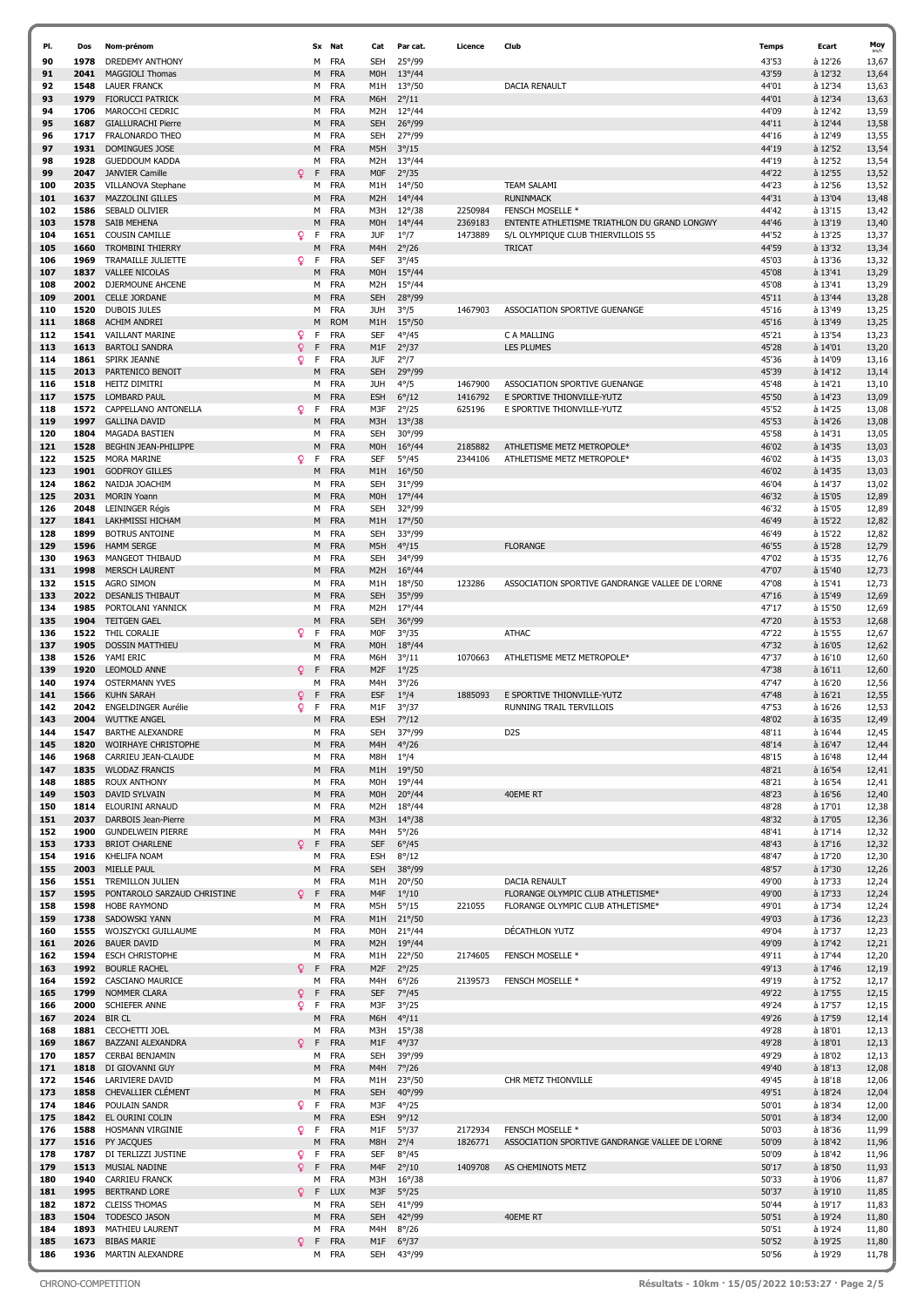| PI.        | Dos          | Nom-prénom                                          |         |        | Sx Nat                   | Cat                      | Par cat.                           | Licence | Club                              | <b>Temps</b>   | Ecart                | Moy            |
|------------|--------------|-----------------------------------------------------|---------|--------|--------------------------|--------------------------|------------------------------------|---------|-----------------------------------|----------------|----------------------|----------------|
| 187        | 1926         | <b>TECHER DANY</b>                                  |         | М      | <b>FRA</b>               | M3H                      | $17^{\circ}/38$                    |         |                                   | 50'57          | à 19'30              | 11,78          |
| 188        | 1977         | <b>BARRAS OLIVIA</b>                                | Q       | F      | <b>FRA</b>               | M1F                      | 7°/37                              |         |                                   | 51'07          | à 19'40              | 11,74          |
| 189        | 1987         | <b>HAMOUCHE MADANI</b>                              |         | М      | <b>FRA</b>               | M <sub>2</sub> H         | $20^{\circ}/44$                    |         |                                   | 51'14          | à 19'47              | 11,71          |
| 190        | 1616         | <b>OGET VALERIE</b>                                 | Q.      | F      | <b>FRA</b>               | M4F                      | $3^{\circ}/10$                     |         | <b>LULEA TEAM</b>                 | 51'15          | à 19'48              | 11,71          |
| 191<br>192 | 2006<br>1879 | <b>STEMLER ARNAUD</b><br><b>REMOIVILLE REMY</b>     |         | М<br>М | <b>FRA</b><br><b>FRA</b> | M <sub>2</sub> H<br>M3H  | $21^{\circ}/44$<br>$18^{\circ}/38$ |         |                                   | 51'20<br>51'24 | à 19'53<br>à 19'57   | 11,69<br>11,67 |
| 193        | 1664         | LOTTERIE GÉRALDINE                                  | Q       | F      | <b>FRA</b>               | <b>MOF</b>               | $4^{\circ}/35$                     |         | <b>TRITYC</b>                     | 51'24          | à 19'57              | 11,67          |
| 194        | 1568         | <b>PILS ALEXIS</b>                                  |         | м      | <b>FRA</b>               | JUH                      | $5^{\circ}/5$                      | 2087482 | E SPORTIVE THIONVILLE-YUTZ        | 51'26          | à 19'59              | 11,67          |
| 195        | 1838         | <b>MULLER ADRIEN</b>                                |         | Μ      | <b>FRA</b>               | M1H                      | 24°/50                             |         |                                   | 51'27          | à 20'00              | 11,66          |
| 196        | 1670         | <b>BODZIUCH ANNE</b>                                | Q.      | F      | <b>FRA</b>               | <b>SEF</b>               | $9^{\circ}/45$                     |         |                                   | 51'30          | à 20'03              | 11,65          |
| 197<br>198 | 1671<br>1521 | <b>BODZIUCH CLAUDE</b><br>SCHELLENBERGER MATHIEU    |         | M<br>М | <b>FRA</b><br><b>FRA</b> | M6H<br><b>SEH</b>        | $5^{\circ}/11$<br>44°/99           |         | <b>ATHAC</b>                      | 51'31<br>51'31 | à 20'04<br>à 20'04   | 11,65<br>11,65 |
| 199        | 1631         | <b>ZANON LÉA</b>                                    | Q       | F      | <b>FRA</b>               | <b>SEF</b>               | $10^{\circ}/45$                    |         | RUNNING TRAIL TERVILLOIS          | 51'31          | à 20'04              | 11,65          |
| 200        | 1902         | <b>SPIRK ARNAUD</b>                                 |         | м      | <b>FRA</b>               | M3H                      | $19^{\circ}/38$                    |         |                                   | 51'36          | à 20'09              | 11,63          |
| 201        | 1777         | <b>DANY ROBIN</b>                                   |         | M      | <b>FRA</b>               | <b>SEH</b>               | 45°/99                             |         |                                   | 51'41          | à 20'14              | 11,61          |
| 202        | 1617         | <b>BOUR FREDERIC</b>                                |         | м      | <b>FRA</b>               | M3H                      | $20^{\circ}/38$                    |         | LULEA TEAM                        | 51'42          | à 20'15              | 11,61          |
| 203        | 1999         | <b>HERMANT LEO</b>                                  |         | M      | <b>FRA</b>               | <b>ESH</b>               | $10^{\circ}/12$                    |         |                                   | 51'46          | à 20'19              | 11,59          |
| 204        | 1880         | <b>REICHER OLIVIER</b>                              |         | м      | <b>FRA</b>               | M3H                      | $21^{\circ}/38$                    |         |                                   | 51'52          | à 20'25              | 11,57          |
| 205<br>206 | 1941<br>1593 | <b>BEAUREGARD LOIC</b><br>AZAMBRE JULIE             | Q       | Μ<br>F | <b>FRA</b><br><b>FRA</b> | <b>SEH</b><br>M2F        | 46°/99<br>$3^{\circ}/25$           | 2227950 | <b>FENSCH MOSELLE *</b>           | 51'53<br>51'58 | à 20'26<br>à 20'31   | 11,56<br>11,55 |
| 207        | 1884         | <b>LAMBERT ROMAIN</b>                               |         | М      | <b>FRA</b>               | M <sub>O</sub> H         | $22^{\circ}/44$                    |         |                                   | 52'00          | à 20'33              | 11,54          |
| 208        | 1990         | DE NICHILO KEVIN                                    |         | м      | <b>FRA</b>               | <b>SEH</b>               | 47°/99                             |         |                                   | 52'02          | à 20'35              | 11,53          |
| 209        | 1583         | <b>ENTINGER JEAN JACQUES</b>                        |         | М      | <b>FRA</b>               | M <sub>2</sub> H         | 22°/44                             | 1976293 | <b>ESTY ATHLETISME</b>            | 52'03          | à 20'36              | 11,53          |
| 210        | 1829         | <b>ENTINGER ERIKA</b>                               | Q.      | F      | <b>FRA</b>               | JUF                      | $3^{\circ}/7$                      |         |                                   | 52'03          | à 20'36              | 11,53          |
| 211        | 1544         | <b>ALBANESE THOMAS</b>                              |         | М      | <b>FRA</b>               | <b>ESH</b>               | $11^{\circ}/12$                    |         | <b>CAP ENTRANGE</b>               | 52'04          | à 20'37              | 11,52          |
| 212<br>213 | 2029<br>1962 | ROUSSE Régine<br><b>MARCK JEAN - LOUIS</b>          | Q       | F<br>M | <b>FRA</b><br><b>FRA</b> | M4F<br>M5H               | $4^{\circ}/10$<br>$6^{\circ}/15$   |         |                                   | 52'05<br>52'11 | à 20'38<br>à 20'44   | 11,52<br>11,50 |
| 214        | 1800         | <b>GAUDEZ DAVID</b>                                 |         | м      | <b>FRA</b>               | M1H                      | $25^{\circ}/50$                    |         |                                   | 52'16          | à 20'49              | 11,48          |
| 215        | 1954         | <b>GONCALVES MICHEL</b>                             |         | M      | <b>FRA</b>               | M3H                      | $22^{\circ}/38$                    |         |                                   | 52'19          | à 20'52              | 11,47          |
| 216        | 2015         | ANDRE FLORIENT                                      |         | М      | <b>FRA</b>               | <b>SEH</b>               | 48°/99                             |         |                                   | 52'24          | à 20'57              | 11,45          |
| 217        | 1744         | <b>DEMARET CECILE</b>                               | Q       | F      | <b>FRA</b>               | <b>SEF</b>               | $11^{\circ}/45$                    |         |                                   | 52'27          | à 21'00              | 11,44          |
| 218        | 1809         | <b>ORY ANAIS</b>                                    | Q       | F      | <b>FRA</b>               | <b>SEF</b>               | $12^{\circ}/45$                    |         |                                   | 52'31          | à 21'04              | 11,42          |
| 219        | 1917         | LIEGEOIS CANELLE                                    | Q       | F      | <b>FRA</b>               | <b>SEF</b>               | $13^{\circ}/45$                    |         |                                   | 52'33          | à 21'06              | 11,42          |
| 220<br>221 | 1989<br>1895 | MALET CHRISTOPHE<br><b>DURAIN JACQUES</b>           |         | м<br>M | <b>FRA</b><br><b>FRA</b> | M4H<br>M7H               | 9°/26<br>$1^{\circ}/3$             |         |                                   | 52'36<br>52'40 | à 21'09<br>à 21'13   | 11,41<br>11,39 |
| 222        | 1991         | <b>TAMBURINI ADRIEN</b>                             |         | м      | <b>FRA</b>               | M <sub>O</sub> H         | 23°/44                             |         |                                   | 52'41          | à 21'14              | 11,39          |
| 223        | 1808         | NAGEL CHRISTOPHE                                    |         | Μ      | <b>FRA</b>               | <b>SEH</b>               | 49°/99                             |         |                                   | 52'45          | à 21'18              | 11,37          |
| 224        | 1890         | <b>DERRO JEROME</b>                                 |         | м      | <b>FRA</b>               | M <sub>2</sub> H         | 23°/44                             |         |                                   | 52'52          | à 21'25              | 11,35          |
| 225        | 1591         | <b>DOSSIN ANNE</b>                                  | Q.      | F      | <b>FRA</b>               | <b>MOF</b>               | $5^{\circ}/35$                     | 2227953 | <b>FENSCH MOSELLE *</b>           | 52'59          | à 21'32              | 11,32          |
| 226        | 1971         | <b>TOULY VIVIEN</b>                                 |         | м      | <b>FRA</b>               | <b>SEH</b>               | 50°/99                             |         |                                   | 53'05          | à 21'38              | 11,30          |
| 227<br>228 | 1859<br>1701 | <b>TERVER JEAN</b><br><b>GAROUTE GÉRARD</b>         |         | M      | <b>FRA</b><br><b>FRA</b> | <b>SEH</b><br>M5H        | 51°/99<br>$7^{\circ}/15$           |         |                                   | 53'26<br>53'31 | à 21'59<br>à 22'04   | 11,23          |
| 229        | 1720         | MAETZ CHRISTOPHE                                    |         | м<br>M | <b>FRA</b>               | M4H                      | $10^{\circ}/26$                    |         |                                   | 53'34          | à 22'07              | 11,21<br>11,20 |
| 230        | 2008         | <b>DENNY PASCAL</b>                                 |         | м      | <b>FRA</b>               | M <sub>2</sub> H         | 24°/44                             |         |                                   | 53'37          | à 22'10              | 11,19          |
| 231        | 1966         | <b>SANZEY OLIVIER</b>                               |         | M      | <b>FRA</b>               | <b>SEH</b>               | 52°/99                             |         |                                   | 53'43          | à 22'16              | 11,17          |
| 232        | 2007         | <b>KRON YVES</b>                                    |         | м      | <b>FRA</b>               | M5H                      | $8^{\circ}/15$                     |         |                                   | 53'43          | à 22'16              | 11,17          |
| 233        | 1552         | <b>BOLZINGER YANNICK</b>                            |         | M      | <b>FRA</b>               | M4H                      | $11^{\circ}/26$                    |         | <b>DACIA RENAULT</b>              | 53'45          | à 22'18              | 11,16          |
| 234        | 1986         | <b>FOLNY FLAVIEN</b>                                |         | М      | <b>FRA</b>               | M0H                      | 24°/44                             |         |                                   | 53'46          | à 22'19              | 11,16          |
| 235<br>236 | 1661<br>1768 | <b>LIBRALON CLAIRE</b><br><b>WOLF EMMA</b>          | Q<br>Q  | F<br>F | <b>FRA</b><br><b>FRA</b> | <b>MOF</b><br><b>SEF</b> | $6^{\circ}/35$<br>$14^{\circ}/45$  |         | <b>TRICAT</b>                     | 53'50<br>53'56 | à 22'23<br>à 22'29   | 11,15<br>11,12 |
| 237        | 1579         | THIEL JULIE                                         | Q       | F      | <b>FRA</b>               | M1F                      | $8^{\circ}/37$                     | 2379949 | ES CREHANGE-FAULQUEMONT           | 53'57          | à 22'30              | 11,12          |
| 238        | 1597         | <b>BIDINGER MARTINE</b>                             | Q.      | F      | <b>FRA</b>               | M4F                      | $5^{\circ}/10$                     |         | FLORANGE OLYMPIC CLUB ATHLETISME* | 54'02          | à 22'35              | 11,10          |
| 239        | 1921         | ZIARNOWSKI NICOLAS                                  |         | М      | <b>FRA</b>               | <b>SEH</b>               | 53°/99                             |         |                                   | 54'05          | à 22'38              | 11,09          |
| 240        | 1794         | HIRSCHAUER EMILIE                                   | Q       | F      | <b>FRA</b>               | M1F                      | 9°/37                              |         |                                   | 54'08          | à 22'41              | 11,08          |
| 241        | 1976         | KOENIG ESTELLE RACI                                 | $\circ$ |        | <b>FRA</b>               | <b>SEF</b>               | $15^{\circ}/45$                    |         |                                   | 54'08          | à 22'41              | 11,08          |
| 242<br>243 | 1798<br>1788 | MOLL MYLENE<br><b>SCHOUVER ANAIS</b>                | Q<br>Q  | F<br>F | <b>FRA</b><br><b>FRA</b> | M0F<br><b>MOF</b>        | $7^{\circ}/35$<br>$8^{\circ}/35$   |         |                                   | 54'11<br>54'12 | à 22'44<br>à 22'45   | 11,07<br>11,07 |
| 244        | 2010         | POL HELENE                                          | Q       | F      | <b>FRA</b>               | <b>SEF</b>               | $16^{\circ}/45$                    |         |                                   | 54'13          | à 22'46              | 11,07          |
| 245        | 1865         | DUSSIN FRÉDÉRIC                                     |         | M      | <b>FRA</b>               | M4H                      | $12^{\circ}/26$                    |         |                                   | 54'46          | à 23'19              | 10,96          |
| 246        | 1805         | PICHA LUCAS                                         |         | М      | <b>FRA</b>               | ESH                      | $12^{\circ}/12$                    |         |                                   | 55'10          | à 23'43              | 10,88          |
| 247        | 1922         | MCKINNEY SIWA                                       | Q       | F      | <b>FRA</b>               | M1F                      | $10^{\circ}/37$                    |         |                                   | 55'15          | à 23'48              | 10,86          |
| 248        | 1918         | MOULINS JULIAN                                      |         | м      | <b>FRA</b>               | <b>SEH</b>               | 54°/99                             |         |                                   | 55'30          | à 24'03              | 10,81          |
| 249<br>250 | 1925<br>2044 | <b>KAUFFMANN PIERRE</b><br>DILSCHNEIDER Sebastien   |         | M<br>м | <b>LUX</b><br>FRA        | <b>SEH</b><br>M1H        | 55°/99<br>$26^{\circ}/50$          |         |                                   | 55'30<br>55'40 | à 24'03<br>à 24'13   | 10,81<br>10,78 |
| 251        | 1644         | <b>MARCHAL FRANCK</b>                               |         | M      | <b>FRA</b>               | M1H                      | $27^{\circ}/50$                    | 1672943 | RUNNING CLUB RIVES DE MOSELLE     | 55'48          | à 24'21              | 10,75          |
| 252        | 1993         | <b>JAMAIN MARGAUX</b>                               | Q       | F      | <b>FRA</b>               | ESF                      | $2^{\circ}/4$                      |         |                                   | 56'01          | à 24'34              | 10,71          |
| 253        | 2016         | ANANDAPPANE CHAROULATA                              | Q       | F      | <b>FRA</b>               | M1F                      | $11^{\circ}/37$                    |         |                                   | 56'04          | à 24'37              | 10,70          |
| 254        |              | 1878 ANDRES MAXIME                                  |         | М      | <b>FRA</b>               | <b>SEH</b>               | 56°/99                             |         |                                   | 56'07          | à 24'40              | 10,69          |
| 255<br>256 | 1795         | 1796 VION MARIE<br>COLOMINA JUSTINE                 | Q<br>Q  | F<br>F | <b>FRA</b><br>FRA        | <b>SEF</b><br>SEF        | $17^{\circ}/45$<br>$18^{\circ}/45$ |         |                                   | 56'09<br>56'13 | à 24'42              | 10,69          |
| 257        | 1773         | <b>MARTIN JULIEN</b>                                |         | M      | <b>FRA</b>               | <b>SEH</b>               | 57°/99                             |         |                                   | 56'14          | à 24'46<br>à 24'47   | 10,67<br>10,67 |
| 258        | 1793         | <b>KERN CELINE</b>                                  | Q       | F      | <b>FRA</b>               | M1F                      | $12^{\circ}/37$                    |         |                                   | 56'16          | à 24'49              | 10,66          |
| 259        | 1876         | <b>MULLER LUCAS</b>                                 |         | М      | <b>FRA</b>               | <b>SEH</b>               | 58°/99                             |         |                                   | 56'18          | à 24'51              | 10,66          |
| 260        | 2017         | LOUVEL STANISLAS                                    |         | м      | <b>FRA</b>               | M3H                      | $23^{\circ}/38$                    |         |                                   | 56'26          | à 24'59              | 10,63          |
| 261        | 1601         | <b>BURANYCZ JOHANNE</b>                             | Q.      | F      | <b>FRA</b>               | <b>MOF</b>               | $9^{\circ}/35$                     | 1939892 | FREYMING-MERLEBACH AC             | 56'30          | à 25'03              | 10,62          |
| 262        | 1946         | BERGUES JEAN-CHRISTOPHE                             |         | М      | <b>FRA</b>               | M2H                      | $25^{\circ}/44$                    |         |                                   | 56'35          | à 25'08              | 10,60          |
| 263<br>264 | 1951<br>1950 | PY CATHERINE<br>MOHAMED ABDOUL-HAMID ABDOUROIHAMANE | Q.      | F<br>М | <b>FRA</b><br><b>FRA</b> | M1F<br><b>SEH</b>        | $13^{\circ}/37$<br>59°/99          |         |                                   | 56'38<br>56'38 | à 25'11<br>à 25'11   | 10,59<br>10,59 |
| 265        | 1827         | RENAULT NATHALIE                                    | Q       | F      | <b>FRA</b>               | M <sub>2F</sub>          | $4^{\circ}/25$                     |         |                                   | 56'40          | à 25'13              | 10,59          |
| 266        | 1770         | <b>BEUCHAT VINCENT</b>                              |         | М      | <b>FRA</b>               | <b>SEH</b>               | $60^{\circ}/99$                    |         |                                   | 56'43          | à 25'16              | 10,58          |
| 267        | 1889         | <b>COLLOBERT ROMAIN</b>                             |         | М      | <b>FRA</b>               | <b>SEH</b>               | $61^{\circ}/99$                    |         |                                   | 56'46          | à 25'19              | 10,57          |
| 268        | 1903         | SPIRK SYLVIE                                        | Q       | F      | <b>FRA</b>               | M3F                      | $6^{\circ}/25$                     |         |                                   | 56'49          | à 25'22              | 10,56          |
| 269        | 1663         | <b>BERTONNEAU ESTELLE</b>                           | Q       | F      | <b>FRA</b>               | M <sub>2F</sub>          | $5^{\circ}/25$                     |         | <b>TRITYC</b>                     | 56'51          | à 25'24              | 10,55          |
| 270<br>271 | 1540<br>1543 | <b>RICHARD GUY</b><br>PAUL SYLVIE                   | Q       | М<br>F | <b>FRA</b><br><b>FRA</b> | M4H<br>M5F               | $13^{\circ}/26$<br>$1^{\circ}/5$   |         | C A MALLING<br><b>CA MALLING</b>  | 56'58<br>56'58 | à 25'31<br>à 25'31   | 10,53<br>10,53 |
| 272        | 1530         | <b>GUILLEMER CEDRIC</b>                             |         | М      | <b>FRA</b>               | M2H                      | $26^{\circ}/44$                    |         | <b>BAD WOLF TEAM</b>              | 57'21          | à 25'54              | 10,46          |
| 273        | 2045         | <b>VERDIN-POL Rebecca</b>                           |         | M      | <b>FRA</b>               | <b>SEH</b>               | $62^{\circ}/99$                    |         |                                   | 57'21          | à 25'54              | 10,46          |
| 274        | 1932         | <b>ROUX MICHAEL</b>                                 |         | M      | <b>FRA</b>               | M2H                      | 27°/44                             |         |                                   | 57'22          | à 25'55              | 10,46          |
| 275        | 1873         | <b>BOUARD PIERRE</b>                                |         | M      | <b>FRA</b>               | <b>SEH</b>               | 63°/99                             |         |                                   | 57'28          | à 26'01              | 10,44          |
| 276        | 1866         | HENRION MELE ALEXANDRE                              |         | м      | <b>FRA</b>               | SEH                      | 64°/99                             |         |                                   | 57'28          | à 26'01              | 10,44          |
| 277<br>278 | 1906<br>1824 | <b>LAGOCKI BENOIT</b><br>ENGEL JEAN-LUC             |         | M<br>м | <b>FRA</b><br><b>FRA</b> | M3H<br>M <sub>2</sub> H  | $24^{\circ}/38$<br>28°/44          |         |                                   | 57'29<br>57'29 | $a$ 26'02<br>à 26'02 | 10,44          |
| 279        | 1658         | <b>DORCHY BERNARD</b>                               |         | М      | <b>FRA</b>               | M6H                      | $6^{\circ}/11$                     |         | TOUT CATTENOM COURT               | 57'41          | à 26'14              | 10,44<br>10,40 |
| 280        | 1983         | <b>FIORUCCI CYRIELLE</b>                            | Q       | F      | <b>FRA</b>               | M <sub>0</sub> F         | $10^{\circ}/35$                    |         |                                   | 57'43          | à 26'16              | 10,40          |
| 281        | 1822         | DE GOBBI SARAH                                      | Q       | F      | <b>FRA</b>               | M1F                      | $14^{\circ}/37$                    |         |                                   | 57'44          | à 26'17              | 10,39          |
| 282        | 1823         | <b>MATHE TANGUY</b>                                 |         | м      | <b>FRA</b>               | <b>SEH</b>               | 65°/99                             |         |                                   | 57'46          | à 26'19              | 10,39          |
| 283        |              | 1975 MAILLARD GRÉGORY                               |         |        | M FRA                    | M <sub>2</sub> H         | 29°/44                             |         |                                   | 57'48          | à 26'21              | 10,38          |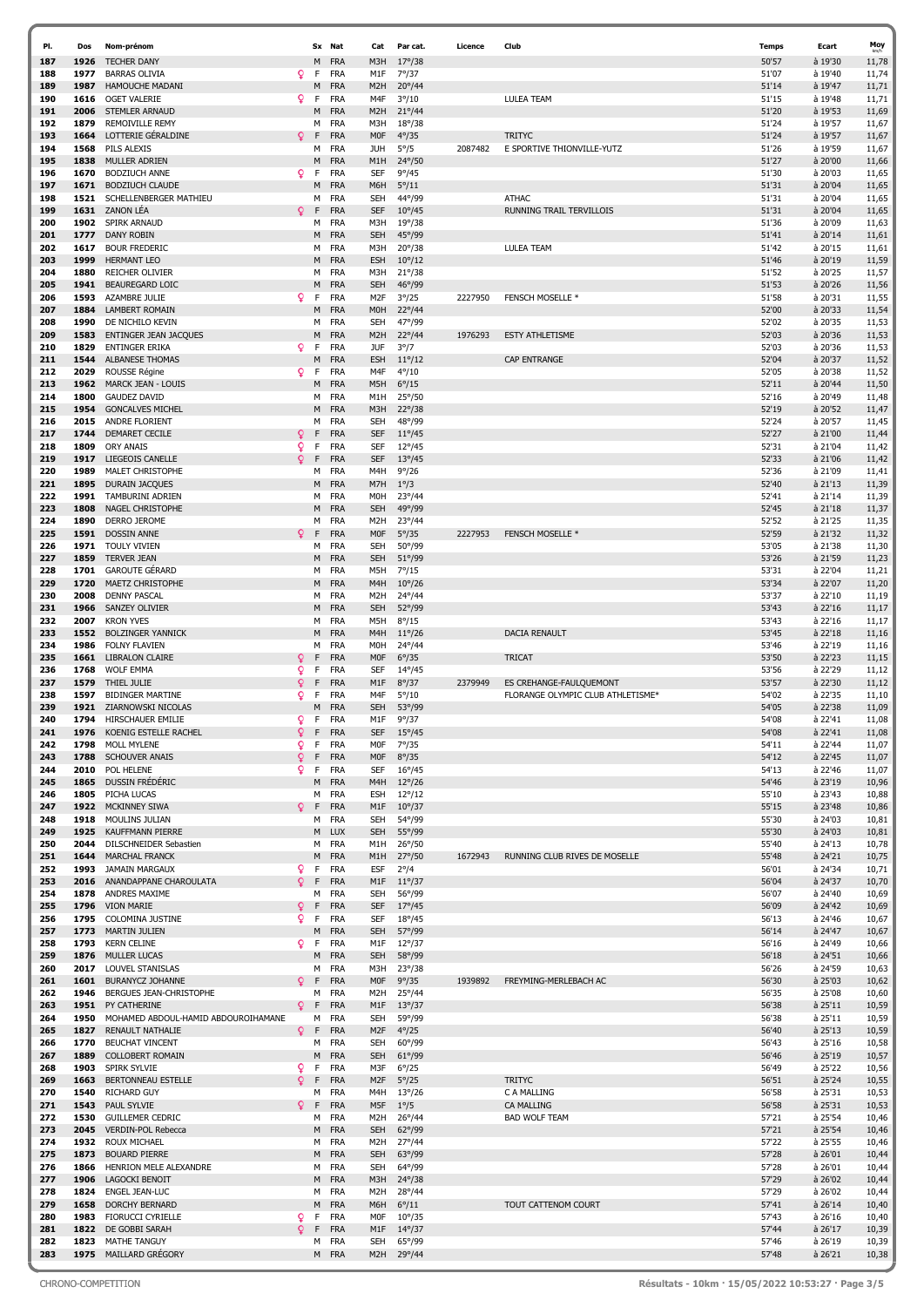| PI.        | Dos          | Nom-prénom                                       |         |         | Sx Nat                   | Cat                            | Par cat.                           | Licence | Club                               | <b>Temps</b>       | Ecart              | Moy            |
|------------|--------------|--------------------------------------------------|---------|---------|--------------------------|--------------------------------|------------------------------------|---------|------------------------------------|--------------------|--------------------|----------------|
| 284        | 1539         | VARACHAUD FREDERIC                               |         | м       | LUX                      | M4H                            | $14^{\circ}/26$                    |         | CA DUDELANGE                       | 57'56              | à 26'29            | 10,36          |
| 285        | 1756         | <b>ABI DRISS</b>                                 |         | M       | <b>FRA</b>               | M <sub>O</sub> H               | $25^{\circ}/44$                    |         |                                    | 58'00              | à 26'33            | 10,34          |
| 286        | 1574         | <b>BRABANT MATTHIEU</b>                          |         |         | M FRA                    | M <sub>O</sub> H               | $26^{\circ}/44$                    | 1465745 | E SPORTIVE THIONVILLE-YUTZ         | 58'07              | à 26'40            | 10,32          |
| 287        | 1560         | <b>REMOGNA FRANCOIS</b>                          |         | м       | <b>FRA</b>               | M <sub>2</sub> H               | $30^{\circ}/44$                    |         | DHL EXPRESS LUXEMBOURG             | 58'07              | à 26'40            | 10,32          |
| 288        | 1559         | VAN LANDSCHOOT KATHLEEN                          | Q       | F.      | <b>FRA</b>               | M3F                            | $7^{\circ}/25$                     |         | DHL EXPRESS LUXEMBOURG             | 58'08              | à 26'41            | 10,32          |
| 289        | 1779         | ALTEMAYER LORRAINE                               | Q       | F       | <b>FRA</b>               | <b>SEF</b>                     | $19^{\circ}/45$                    |         |                                    | 58'11              | à 26'44            | 10,31          |
| 290        | 1840         | PIERSON CHANTAL                                  | Q       | F       | <b>FRA</b>               | M3F                            | $8^{\circ}/25$                     |         |                                    | 58'12              | à 26'45            | 10,31          |
| 291        | 1785<br>1786 | <b>BALZANO GUILLAUME</b>                         |         | м       | <b>FRA</b>               | <b>SEH</b>                     | 66°/99                             |         |                                    | 58'20              | à 26'53            | 10,29          |
| 292<br>293 | 1537         | <b>HOXHA KLEVIS</b><br><b>BARTHEL AYMERIC</b>    |         | м<br>М  | <b>FRA</b><br><b>FRA</b> | <b>SEH</b><br><b>SEH</b>       | 67°/99<br>68°/99                   |         | C3F VTT                            | 58'21<br>58'25     | à 26'54<br>à 26'58 | 10,28<br>10,27 |
| 294        | 1567         | POIRIER-DUCASTELLE LAURE                         | ¥       | F.      | <b>FRA</b>               | CAF                            | $1^{\circ}/3$                      | 2067175 | E SPORTIVE THIONVILLE-YUTZ         | 58'26              | à 26'59            | 10,27          |
| 295        | 1549         | SERVAIS LAETITIA                                 | Q       | F       | <b>FRA</b>               | M1F                            | $15^{\circ}/37$                    |         | <b>DACIA RENAULT</b>               | 58'27              | à 27'00            | 10,27          |
| 296        | 1553         | MORGADO GILLES                                   |         | м       | <b>FRA</b>               | M1H                            | 28°/50                             |         | <b>DACIA RENAULT</b>               | 58'29              | à 27'02            | 10,26          |
| 297        | 1550         | DJELLAL KARIM                                    |         | м       | <b>FRA</b>               | M <sub>1</sub> H               | 29°/50                             |         | <b>DACIA RENAULT</b>               | 58'31              | à 27'04            | 10,25          |
| 298        | 1843         | EL OURINI OLIVIER                                |         | м       | <b>FRA</b>               | M4H                            | $15^{\circ}/26$                    |         |                                    | 58'39              | à 27'12            | 10,23          |
| 299        | 1831         | <b>ISCH CELIA</b>                                | Ω       | F       | <b>FRA</b>               | <b>SEF</b>                     | $20^{\circ}/45$                    |         |                                    | 58'40              | à 27'13            | 10,23          |
| 300        | 1929         | BAZARD JÉRÔME                                    |         | м       | <b>FRA</b>               | <b>MOH</b>                     | $27^{\circ}/44$                    |         |                                    | 58'47              | à 27'20            | 10,21          |
| 301        | 1674         | <b>HEADS FANNETTE</b>                            | Q.      | F       | <b>FRA</b>               | <b>MOF</b>                     | $11^{\circ}/35$                    |         |                                    | 58'51              | à 27'24            | 10,20          |
| 302        | 2009         | DE POULPIQUET DAMIEN                             |         | м       | <b>FRA</b>               | M <sub>2</sub> H               | $31^{\circ}/44$                    |         |                                    | 59'09              | à 27'42            | 10,14          |
| 303        | 1740         | <b>KRYKWINSKI VINCENT</b>                        |         | м       | <b>FRA</b>               | M <sub>2</sub> H               | 32°/44                             |         |                                    | 59'11              | $a$ 27'44          | 10,14          |
| 304<br>305 | 1953<br>1958 | <b>SCHMITT PERRINE</b><br><b>SCHMITT ETIENNE</b> | Q.      | F<br>м  | <b>FRA</b><br><b>FRA</b> | <b>SEF</b><br><b>SEH</b>       | $21^{\circ}/45$<br>69°/99          |         |                                    | 59'14<br>59'14     | à 27'47<br>à 27'47 | 10,13<br>10,13 |
| 306        | 1919         | POIRIER ELODIE                                   | Q.      | F       | <b>FRA</b>               | <b>SEF</b>                     | $22^{\circ}/45$                    |         |                                    | 59'17              | à 27'50            | 10,12          |
| 307        | 1833         | <b>RENAUX MONICA</b>                             | Q       | F       | <b>FRA</b>               | <b>MOF</b>                     | $12^{\circ}/35$                    |         |                                    | 59'17              | à 27'50            | 10,12          |
| 308        | 1581         | VON MOEGEN MARIE ROSE                            | Q       | F       | <b>FRA</b>               | M5F                            | $2^{\circ}/5$                      |         | <b>ESHCAP</b>                      | 59'20              | à 27'53            | 10,11          |
| 309        | 1643         | <b>VARGIU MELANIE</b>                            | Q.      | F       | <b>FRA</b>               | <b>MOF</b>                     | $13^{\circ}/35$                    | 1652328 | RUNNING CLUB RIVES DE MOSELLE      | 59'26              | à 27'59            | 10, 10         |
| 310        | 1677         | <b>HALTER CELINE</b>                             | Q       | F       | <b>FRA</b>               | <b>SEF</b>                     | $23^{\circ}/45$                    |         |                                    | 59'27              | à 28'00            | 10,09          |
| 311        | 1792         | <b>LECLERC ALEXIA</b>                            | Q       | F       | <b>FRA</b>               | <b>MOF</b>                     | $14^{\circ}/35$                    |         |                                    | 59'29              | à 28'02            | 10,09          |
| 312        | 1864         | <b>DAMIEN MAGALIE</b>                            | Q       | F       | <b>FRA</b>               | M3F                            | $9^{\circ}/25$                     |         |                                    | 59'38              | à 28'11            | 10,06          |
| 313        | 1634         | FRESSIGNÉ CÉCILE                                 | Q       | F       | <b>FRA</b>               | <b>MOF</b>                     | $15^{\circ}/35$                    |         | <b>RUN EN JOIE</b>                 | 59'52              | à 28'25            | 10,02          |
| 314        | 1635         | FRESSIGNÉ QUENTIN                                |         | м       | <b>FRA</b>               | <b>MOH</b>                     | 28°/44                             |         | <b>RUN EN JOIE</b>                 | 59'53              | à 28'26            | 10,02          |
| 315        | 1850         | DI MATTIA ROMAIN                                 |         | м       | <b>FRA</b>               | M <sub>O</sub> H               | 29°/44                             |         |                                    | 59'57              | à 28'30            | 10,01          |
| 316        | 1855         | MENU JULIEN                                      |         |         | M FRA                    | <b>MOH</b>                     | $30^{\circ}/44$                    |         |                                    | 59'57              | à 28'30            | 10,01          |
| 317<br>318 | 1856<br>1533 | <b>ROETTGER GEOFFREY</b><br><b>HANS NICOLAS</b>  |         | м       | <b>FRA</b><br>M FRA      | <b>MOH</b><br><b>SEH</b>       | $31^{\circ}/44$<br>70°/99          |         | <b>BEAR &amp; RUN</b>              | 1h00'02<br>1h00'08 | à 28'35<br>à 28'41 | 9,99<br>9,98   |
| 319        | 1844         | KINTZINGER LAURENT                               |         | M       | <b>FRA</b>               | M3H                            | $25^{\circ}/38$                    |         |                                    | 1h00'13            | à 28'46            | 9,96           |
| 320        | 1639         | MAZZOLINI ELYNE                                  | Q       | F       | <b>FRA</b>               | JUF                            | $4^{\circ}/7$                      |         | <b>RUNINMACK</b>                   | 1h00'23            | à 28'56            | 9,94           |
| 321        | 2018         | ROYER MELLOUK ZOHRA                              | Q       | F       | <b>FRA</b>               | M5F                            | $3^{\circ}/5$                      |         |                                    | 1h00'28            | à 29'01            | 9,92           |
| 322        | 1965         | HUYNEN MARINE                                    | Q       | F       | <b>FRA</b>               | <b>MOF</b>                     | $16^{\circ}/35$                    |         |                                    | 1h00'48            | à 29'21            | 9,87           |
| 323        | 1909         | <b>DEMELAS SABRINA</b>                           | Q       | F       | <b>FRA</b>               | M <sub>2</sub> F               | $6^{\circ}/25$                     |         |                                    | 1h01'00            | à 29'33            | 9,84           |
| 324        | 1967         | <b>MULOT MARINE</b>                              | Q       | F       | <b>FRA</b>               | <b>MOF</b>                     | $17^{\circ}/35$                    |         |                                    | 1h01'06            | à 29'39            | 9,82           |
| 325        | 1955         | <b>GRENIER OLIVIER</b>                           |         | м       | <b>FRA</b>               | M4H                            | $16^{\circ}/26$                    |         |                                    | 1h01'09            | à 29'42            | 9,81           |
| 326        | 1887         | <b>CASPAR JEREMY</b>                             |         | м       | <b>FRA</b>               | M1H                            | $30^{\circ}/50$                    |         |                                    | 1h01'11            | à 29'44            | 9,81           |
| 327        | 1886         | <b>FESERT MYRIAM</b>                             | Q       | F       | <b>FRA</b>               | <b>MOF</b>                     | $18^{\circ}/35$                    |         |                                    | 1h01'17            | à 29'50            | 9,79           |
| 328        | 1703         | <b>BEHR MARIE</b>                                | Q       | F       | <b>FRA</b>               | <b>MOF</b>                     | $19^{\circ}/35$                    |         |                                    | 1h01'22            | à 29'55            | 9,78           |
| 329<br>330 | 2030<br>1933 | <b>BOURGIN MARIE</b><br>STUBBE JONATHAN          | Q       | F<br>М  | <b>FRA</b><br><b>FRA</b> | M <sub>1</sub> F<br><b>SEH</b> | $16^{\circ}/37$                    |         | RUNNING TRAIL TERVILLOIS           | 1h01'22            | à 29'55<br>à 29'59 | 9,78<br>9,77   |
| 331        | 1863         | <b>FRANCESCHI NICOLO</b>                         |         | м       | ITA                      | M <sub>4</sub> H               | 71°/99<br>$17^{\circ}/26$          |         |                                    | 1h01'26<br>1h01'29 | à 30'02            | 9,76           |
| 332        | 1561         | NÉRÉ SÉBASTIEN                                   |         | м       | LUX                      | M4H                            | $18^{\circ}/26$                    |         | DHL EXPRESS LUXEMBOURG             | 1h01'30            | à 30'03            | 9,76           |
| 333        | 2019         | <b>CHIODIN VIRGINIE</b>                          | Q       | F       | <b>FRA</b>               | M <sub>2F</sub>                | $7^{\circ}/25$                     |         |                                    | 1h01'31            | à 30'04            | 9,75           |
| 334        | 2025         | DAMETTE JENNIFER                                 | Q.      | F       | <b>FRA</b>               | SEF                            | 24°/45                             |         |                                    | 1h01'56            | à 30'29            | 9,69           |
| 335        | 1584         | JEANDEL-REBEYROL CAROLE                          | Q       | F       | <b>FRA</b>               | M <sub>1</sub> F               | $17^{\circ}/37$                    | 2227948 | <b>FENSCH MOSELLE *</b>            | 1h02'02            | à 30'35            | 9,67           |
| 336        | 1961         | <b>SESSA ANNE</b>                                | Q       | F       | <b>FRA</b>               | M1F                            | $18^{\circ}/37$                    |         |                                    | 1h02'02            | à 30'35            | 9,67           |
| 337        |              | 1988 SCHILTZ CHRISTOPHE                          |         | M       | <b>FRA</b>               | M1H                            | $31^{\circ}/50$                    |         |                                    | 1h02'03            | à 30'36            | 9,67           |
| 338        | 1888         | PUCCIO MICHEL                                    |         | м       | FRA                      | M5H                            | $9^{\circ}/15$                     |         |                                    | 1h02'10            | à 30'43            | 9,65           |
| 339        | 1914         | PAYE FATOU KINE                                  | Q.      | F.      | <b>FRA</b>               | M1F                            | $19^{\circ}/37$                    |         |                                    | 1h02'10            | à 30'43            | 9,65           |
| 340<br>341 | 2023<br>1942 | <b>DOHET CLAIRE</b><br>MAUCHAUFFÉE JEAN-MICHEL   | Q.      | F.<br>M | <b>FRA</b><br><b>FRA</b> | SEF<br>M5H                     | $25^{\circ}/45$<br>$10^{\circ}/15$ |         |                                    | 1h02'29<br>1h02'48 | à 31'02<br>à 31'21 | 9,60<br>9,55   |
| 342        | 1806         | PICHA PATRICIA                                   | Q       | F.      | <b>FRA</b>               | M3F                            | $10^{\circ}/25$                    |         |                                    | 1h02'57            | à 31'30            | 9,53           |
| 343        | 2034         | PERRIN Dorothée                                  | Q       | F       | <b>FRA</b>               | M1F                            | $20^{\circ}/37$                    |         |                                    | 1h03'04            | à 31'37            | 9,51           |
| 344        | 1911         | <b>GAUTIER AMANDINE</b>                          | Q       | F       | <b>FRA</b>               | <b>JUF</b>                     | $5^{\circ}/7$                      |         |                                    | 1h03'08            | à 31'41            | 9,50           |
| 345        | 1913         | <b>MOHR MARIE</b>                                | Q       | F       | <b>FRA</b>               | <b>JUF</b>                     | $6^{\circ}/7$                      |         |                                    | 1h03'08            | à 31'41            | 9,50           |
| 346        | 1605         | DHULSTER JENNIFER                                | Q       | F       | <b>FRA</b>               | M1F                            | $21^{\circ}/37$                    | 2197961 | JS AUDUN LE TICHE                  | 1h03'10            | à 31'43            | 9,50           |
| 347        | 1930         | ROULEAU MONPIOU MADDIE                           | ò       | F       | <b>FRA</b>               | <b>ESF</b>                     | $3^{\circ}/4$                      |         |                                    | 1h03'11            | à 31'44            | 9,50           |
| 348        | 1708         | LUZZI BARBARA                                    | Q       | F       | <b>FRA</b>               | M0F                            | $20^{\circ}/35$                    |         |                                    | 1h03'12            | à 31'45            | 9,49           |
| 349        | 1860         | <b>HIME MARINE</b>                               | Q       | F       | <b>FRA</b>               | <b>MOF</b>                     | $21^{\circ}/35$                    |         |                                    | 1h03'13            | à 31'46            | 9,49           |
| 350        | 1647         | COUSIN ANGELIQUE                                 | Q       | F       | <b>FRA</b>               | M3F                            | $11^{\circ}/25$                    | 1634714 | S/L OLYMPIQUE CLUB THIERVILLOIS 55 | 1h03'24            | à 31'57            | 9,46           |
| 351<br>352 | 1897         | 1871 WIRTZ DELPHINE<br>HADJ EMMA                 | Q<br>ò  | F<br>F  | <b>FRA</b><br><b>FRA</b> | <b>SEF</b><br>CAF              | $26^{\circ}/45$<br>$2^{\circ}/3$   |         |                                    | 1h03'44<br>1h03'48 | à 32'17<br>à 32'21 | 9,41<br>9,40   |
| 353        | 1910         | MANGIARDI ANNE                                   | Q       | F       | <b>FRA</b>               | M3F                            | $12^{\circ}/25$                    |         |                                    | 1h03'51            | à 32'24            | 9,40           |
| 354        |              | 1534 VICTORION QUENTIN                           |         | м       | <b>FRA</b>               | <b>SEH</b>                     | 72°/99                             |         | <b>BEAR &amp; RUN</b>              | 1h03'52            | à 32'25            | 9,39           |
| 355        | 1764         | RICHARD GABRIEL                                  |         | м       | <b>FRA</b>               | M <sub>O</sub> H               | $32^{\circ}/44$                    |         |                                    | 1h03'55            | à 32'28            | 9,39           |
| 356        | 2039         | PUCCIO Bernard                                   |         | м       | FRA                      | M7H                            | $2^{\circ}/3$                      |         |                                    | 1h03'56            | à 32'29            | 9,38           |
| 357        | 1907         | MATHE LAURENCE                                   | Q       | F       | <b>FRA</b>               | M4F                            | $6^{\circ}/10$                     |         |                                    | 1h04'17            | à 32'50            | 9,33           |
| 358        | 1854         | SIDIBE KARIM                                     |         | М       | CIV                      | M1H                            | $32^{\circ}/50$                    |         |                                    | 1h04'19            | à 32'52            | 9,33           |
| 359        | 1980         | <b>FIORUCCI SYLVIE</b>                           | Q       | F       | <b>FRA</b>               | M6F                            | $1^{\circ}/2$                      |         |                                    | 1h04'23            | à 32'56            | 9,32           |
| 360        |              | 1817 FAISANDEL ANNABEL                           | Q       | F       | <b>FRA</b>               | M <sub>2F</sub>                | $8^{\circ}/25$                     |         |                                    | 1h04'28            | à 33'01            | 9,31           |
| 361        | 1813<br>1996 | <b>BARBE BENOIT</b>                              |         | м<br>м  | <b>FRA</b><br><b>FRA</b> | M <sub>2</sub> H               | $33^{\circ}/44$                    |         |                                    | 1h04'35            | à 33'08            | 9,29           |
| 362<br>363 | 1508         | <b>GALLINA JEAN-LUC</b><br>RIFF JEAN-PAUL        |         |         | <b>FRA</b>               | M4H<br>M8H                     | $19^{\circ}/26$                    | 1563230 | AC SAINT-AVOLD                     | 1h05'12<br>1h05'16 | à 33'45<br>à 33'49 | 9,20<br>9,19   |
| 364        | 1609         | FRITSCH ANNE MARIE                               | Q       | M<br>F  | <b>FRA</b>               | M5F                            | $3^{\circ}/4$<br>$4^{\circ}/5$     |         | LES ARTS HOMBOURGEOIS              | 1h05'22            | à 33'55            | 9,18           |
| 365        | 151          | <b>WEBER DENIS</b>                               |         | M       | <b>FRA</b>               | M5H                            | $11^{\circ}/15$                    | 183872  | FLORANGE OLYMPIC CLUB ATHLETISME*  | 1h05'27            | à 34'00            | 9,17           |
| 366        | 1610         | KACZENSKI SANDRINE                               | Q.      | F.      | FRA                      | M <sub>2F</sub>                | $9^{\circ}/25$                     |         | LES ARTS HOMBOURGEOIS              | 1h05'29            | à 34'02            | 9,16           |
| 367        | 1801         | PREZIOSA KATIA                                   | Q       | F       | <b>FRA</b>               | M3F                            | $13^{\circ}/25$                    |         |                                    | 1h05'32            | à 34'05            | 9,16           |
| 368        | 1802         | PINGANT VALERIE                                  | Q.      | F       | <b>FRA</b>               | M <sub>2F</sub>                | $10^{\circ}/25$                    |         |                                    | 1h05'33            | à 34'06            | 9,15           |
| 369        | 1695         | <b>CHERRIER JEAN</b>                             |         | M       | <b>FRA</b>               | M4H                            | $20^{\circ}/26$                    |         |                                    | 1h05'34            | à 34'07            | 9,15           |
| 370        | 1696         | <b>CHERRIER JASON</b>                            |         | м       | <b>FRA</b>               | <b>SEH</b>                     | 73°/99                             |         |                                    | 1h05'36            | à 34'09            | 9,15           |
| 371        | 1892         | <b>GARGANO ANTOINE</b>                           |         | м       | <b>FRA</b>               | M6H                            | $7^{\circ}/11$                     |         |                                    | 1h05'45            | à 34'18            | 9,13           |
| 372        | 1848         | <b>BOURGUIGNON XAVIER</b>                        |         |         | M FRA                    | M3H                            | $26^{\circ}/38$                    |         |                                    | 1h05'52            | à 34'25            | 9,11           |
| 373<br>374 | 1847<br>1896 | <b>GRADANTE VIRGINIE</b><br><b>HADJ KARINR</b>   | ₽       | F<br>F. | <b>FRA</b><br><b>FRA</b> | M1F                            | $22^{\circ}/37$                    |         |                                    | 1h05'52<br>1h06'35 | à 34'25<br>à 35'08 | 9,11           |
| 375        | 2012         | <b>DOBOS TIMEA</b>                               | Q<br>Q. | F       | <b>FRA</b>               | M1F<br>M1F                     | $23^{\circ}/37$<br>$24^{\circ}/37$ |         |                                    | 1h06'46            | à 35'19            | 9,01<br>8,99   |
| 376        | 1944         | MADOURI ANISSA                                   | Q       | F       | <b>FRA</b>               | M0F                            | $22^{\circ}/35$                    |         |                                    | 1h06'47            | à 35'20            | 8,98           |
| 377        | 1709         | <b>TIZIT YASMINA</b>                             | Q       | F       | <b>FRA</b>               | M <sub>2F</sub>                | $11^{\circ}/25$                    |         |                                    | 1h06'48            | à 35'21            | 8,98           |
| 378        | 1507         | <b>CAYETANOT PATRICK</b>                         |         |         | M FRA                    | M5H                            | $12^{\circ}/15$                    | 2102189 | AC AMNEVILLE                       | 1h06'49            | à 35'22            | 8,98           |
| 379        | 1898         | HOARAU AUDREY                                    | ¥.      | F       | <b>FRA</b>               | <b>MOF</b>                     | $23^{\circ}/35$                    |         |                                    | 1h06'56            | à 35'29            | 8,96           |
| 380        | 1874         | THIEL MANON                                      | Q.      |         | F FRA                    | SEF                            | 27°/45                             |         |                                    | 1h06'59            | à 35'32            | 8,96           |